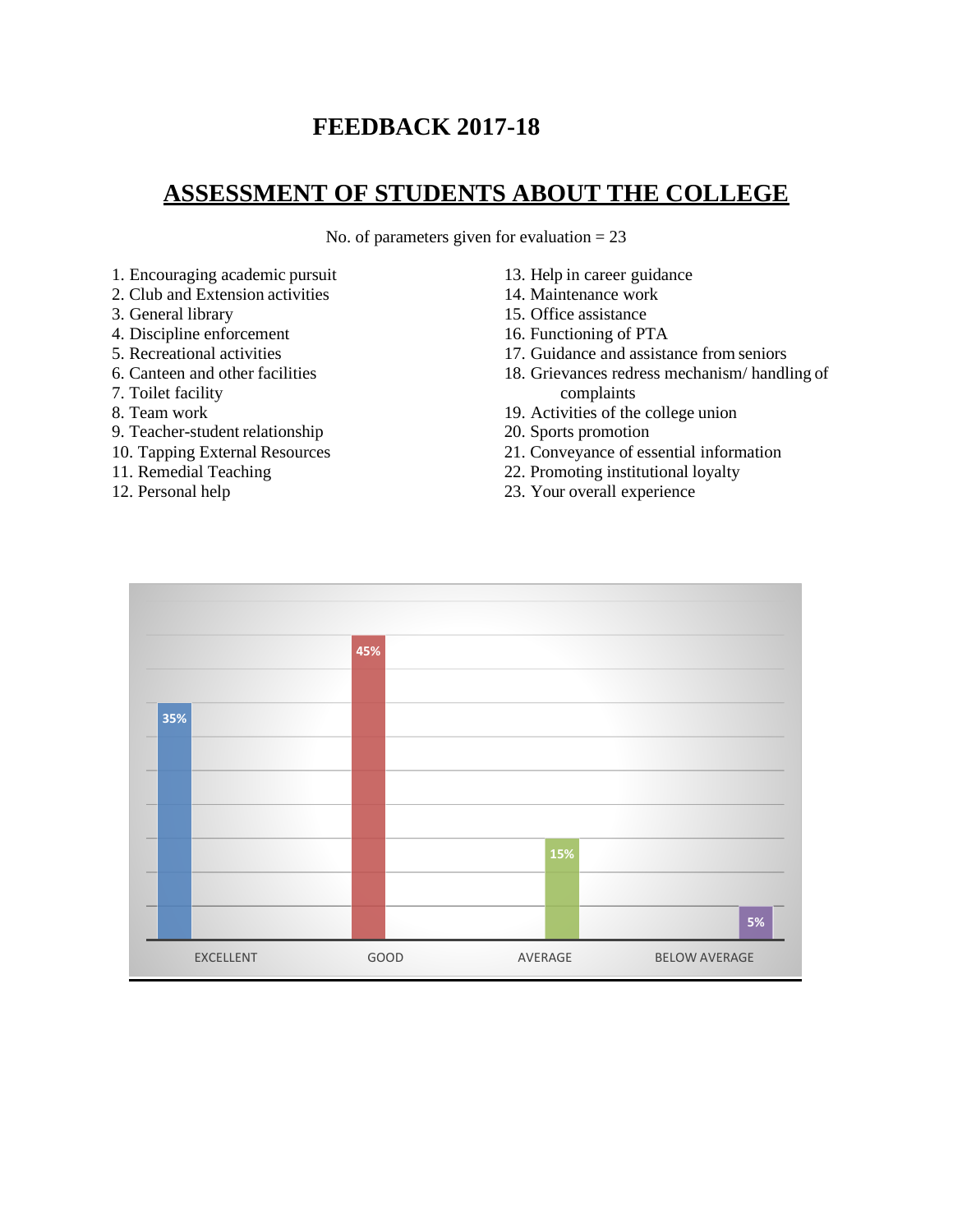## **ASSESSMENT OF STUDENTS ABOUT THE DEPARTMENTS**

No. of parameters given for evaluation = 19

- 1. Coverage of topics
- 2. Approachability
- 3. Creating general awareness
- 4. Discipline enforcement
- 5. Laboratory facilities
- 6. Library facilities
- 7. Personal help
- 8. Help in extra-curricular activities
- 9. Teacher student relationship
- 10. Team work
- 11. Tapping external resources
- 12. Extension activities
- 13. Remedial teaching
- 14. Help in career guidance
- 15. Promptness in daily communication
- 16. Conduct of tests and its evaluation
- 17. Organization within the department
- 18. Parent interaction
- 19. Your overall experience

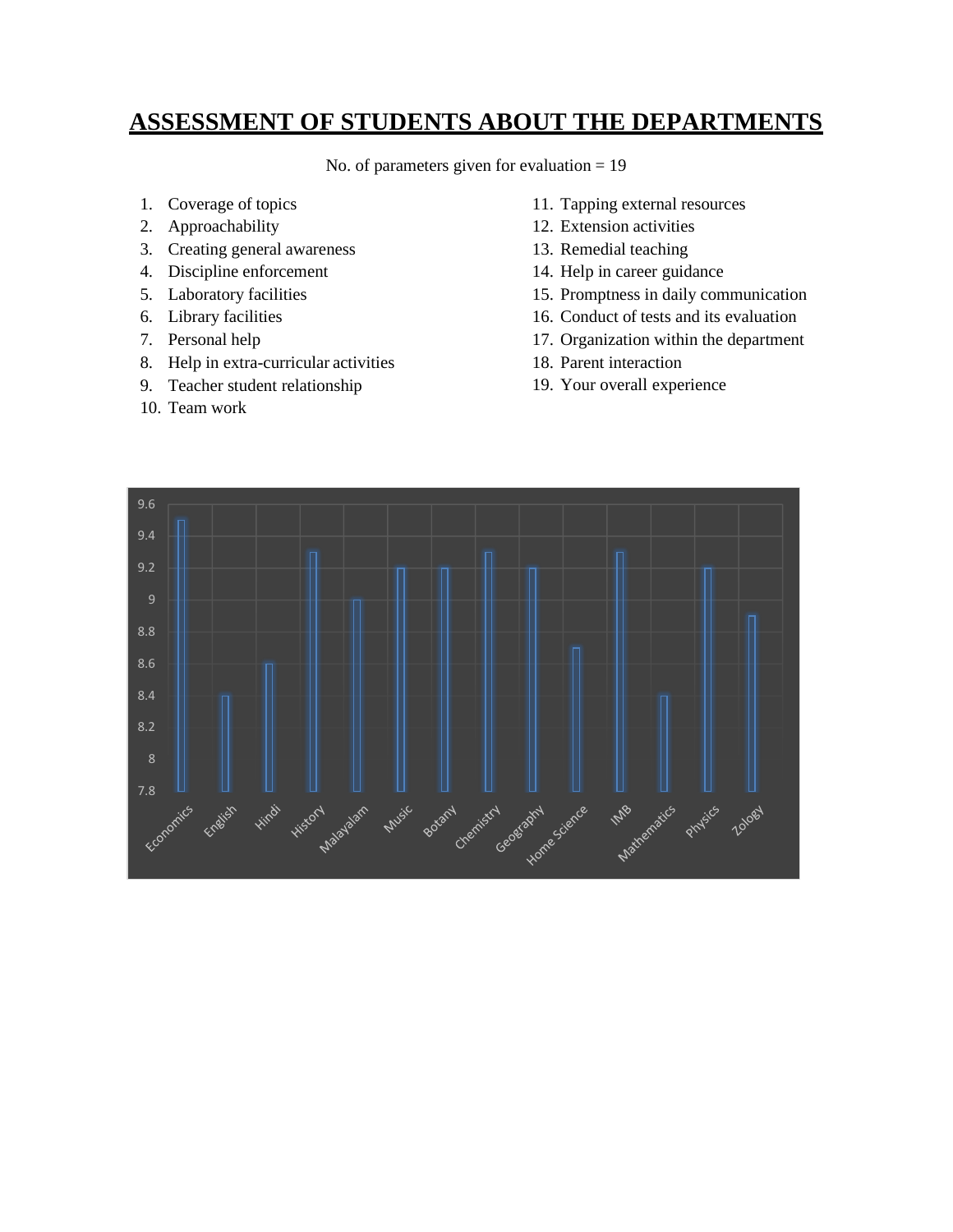## **ASSESSMENT OF STUDENTS ABOUT THE TEACHERS**

No. of parameters given for evaluation  $= 17$ 

- 1. Punctuality and regularity
- 2. Coverage of topics
- 3. Sincerity
- 4. Communication skills
- 5. Method of teaching
- 6. Encouraging student participation in class
- 7. Approachability
- 8. Discipline enforcement
- 9. Personal help
- 10. Help in extra-curricular activities
- 11. Nature and character
- 12. Teacher-student relationship
- 13. Remedial teaching
- 14. Help in career guidance
- 15. Conduct of tests and its evaluation
- 16. Finding alternate arrangements- when not available
- 17. Your overall experience

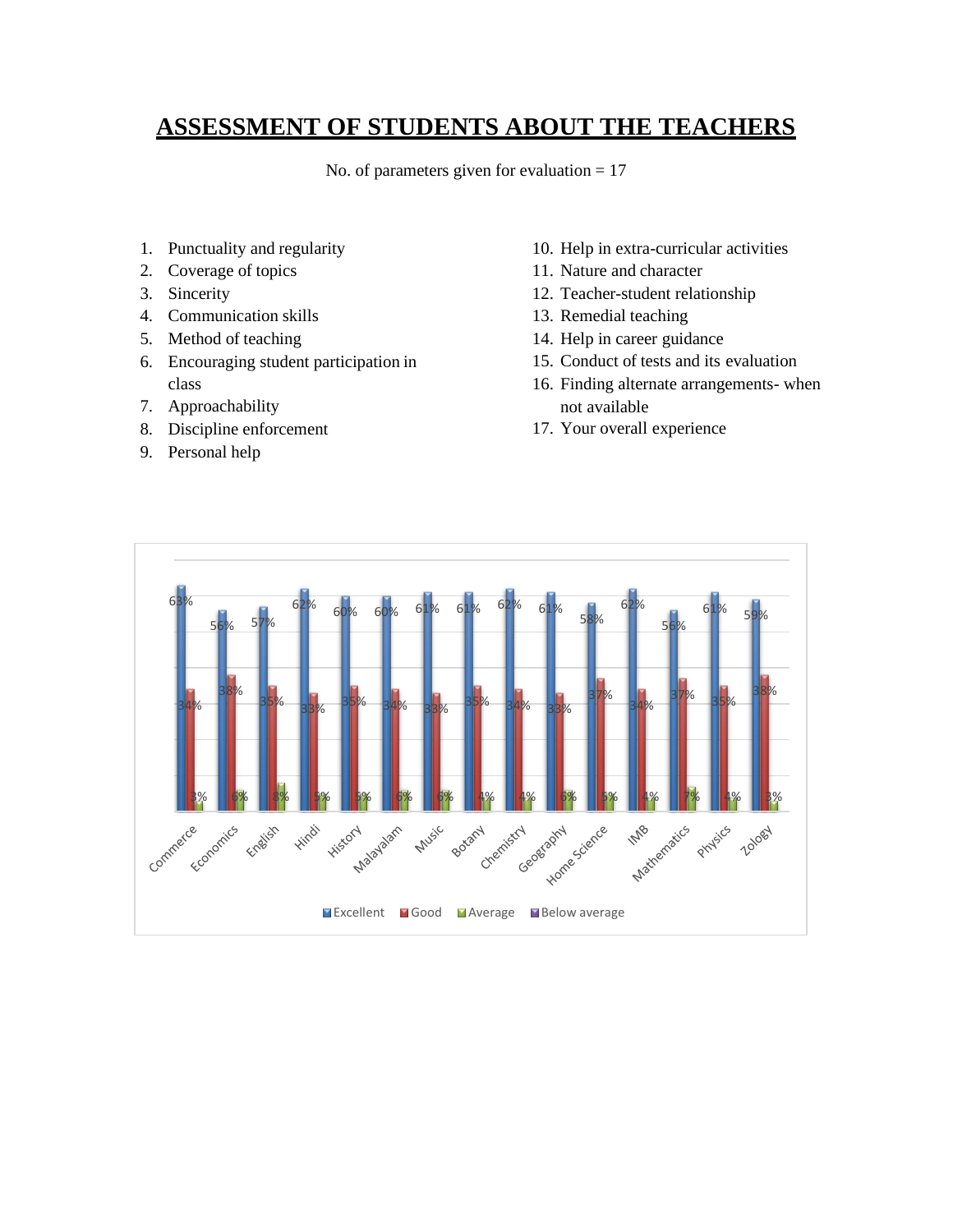#### **STUDENT FEEDBACK FORM - COLLEGE**

| Department | Class | Academic Year |
|------------|-------|---------------|
|------------|-------|---------------|

Assess your **COLLEGE** based on the following parameters by putting a tick-mark in the appropriate column.

| Sl. No. | <b>Parameters</b>                    | <b>Excellent</b> | Good | Average | <b>Below Avg</b> | Poor |
|---------|--------------------------------------|------------------|------|---------|------------------|------|
| 1.      | Encouraging academic pursuit         |                  |      |         |                  |      |
| 2.      | Club and Extension activities        |                  |      |         |                  |      |
| 3.      | <b>General library</b>               |                  |      |         |                  |      |
| 4.      | Discipline enforcement               |                  |      |         |                  |      |
| 5.      | <b>Recreational activities</b>       |                  |      |         |                  |      |
| 6.      | Canteen and other facilities         |                  |      |         |                  |      |
| 7.      | <b>Toilet facility</b>               |                  |      |         |                  |      |
| 8.      | Team work                            |                  |      |         |                  |      |
| 9.      | Teacher-student relationship         |                  |      |         |                  |      |
| 10.     | <b>Tapping External Resources</b>    |                  |      |         |                  |      |
| 11.     | <b>Remedial Teaching</b>             |                  |      |         |                  |      |
| 12.     | Personal help                        |                  |      |         |                  |      |
| 13.     | Help in career guidance              |                  |      |         |                  |      |
| 14.     | Maintenance work                     |                  |      |         |                  |      |
| 15.     | Office assistance                    |                  |      |         |                  |      |
| 16.     | Functioning of PTA                   |                  |      |         |                  |      |
| 17.     | Guidance and assistance from seniors |                  |      |         |                  |      |
| 18.     | Grievances redress mechanism/        |                  |      |         |                  |      |
|         | handling of complaints               |                  |      |         |                  |      |
| 19.     | Activities of the college union      |                  |      |         |                  |      |
| 20.     | Sports promotion                     |                  |      |         |                  |      |
| 21.     | Conveyance of essential information  |                  |      |         |                  |      |
| 22.     | Promoting institutional loyalty      |                  |      |         |                  |      |
| 23.     | Your overall experience              |                  |      |         |                  |      |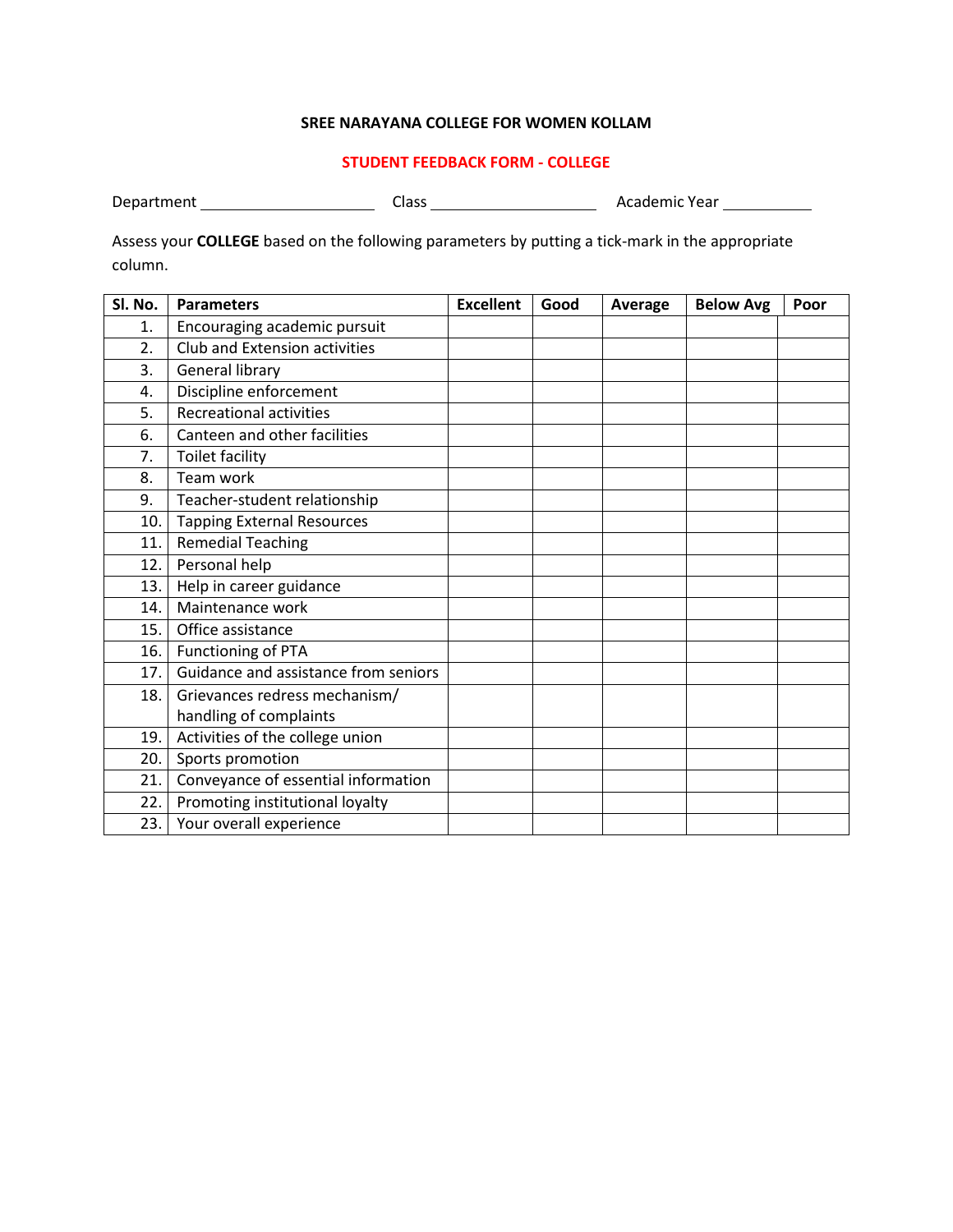#### **STUDENT FEEDBACK FORM - DEPARTMENT**

Department Class Academic Year

Assess your **DEPARTMENT** based on the following parameters by putting a tick-mark in the appropriate column.

| Sl. No. | <b>Parameters</b>                   | <b>Excellent</b> | Good | Average | <b>Below Avg</b> | Poor |
|---------|-------------------------------------|------------------|------|---------|------------------|------|
| 1.      | Coverage of topics                  |                  |      |         |                  |      |
| 2.      | Approachability                     |                  |      |         |                  |      |
| 3.      | Creating general awareness          |                  |      |         |                  |      |
| 4.      | Discipline enforcement              |                  |      |         |                  |      |
| 5.      | Laboratory facilities               |                  |      |         |                  |      |
| 6.      | Library facilities                  |                  |      |         |                  |      |
| 7.      | Personal help                       |                  |      |         |                  |      |
| 8.      | Help in extra-curricular activities |                  |      |         |                  |      |
| 9.      | Teacher student relationship        |                  |      |         |                  |      |
| 10.     | Team work                           |                  |      |         |                  |      |
| 11.     | Tapping external resources          |                  |      |         |                  |      |
| 12.     | <b>Extension activities</b>         |                  |      |         |                  |      |
| 13.     | Remedial teaching                   |                  |      |         |                  |      |
| 14.     | Help in career guidance             |                  |      |         |                  |      |
| 15.     | Promptness in daily communication   |                  |      |         |                  |      |
| 16.     | Conduct of tests and its evaluation |                  |      |         |                  |      |
| 17.     | Organization within the department  |                  |      |         |                  |      |
| 18.     | Parent interaction                  |                  |      |         |                  |      |
| 19.     | Your overall experience             |                  |      |         |                  |      |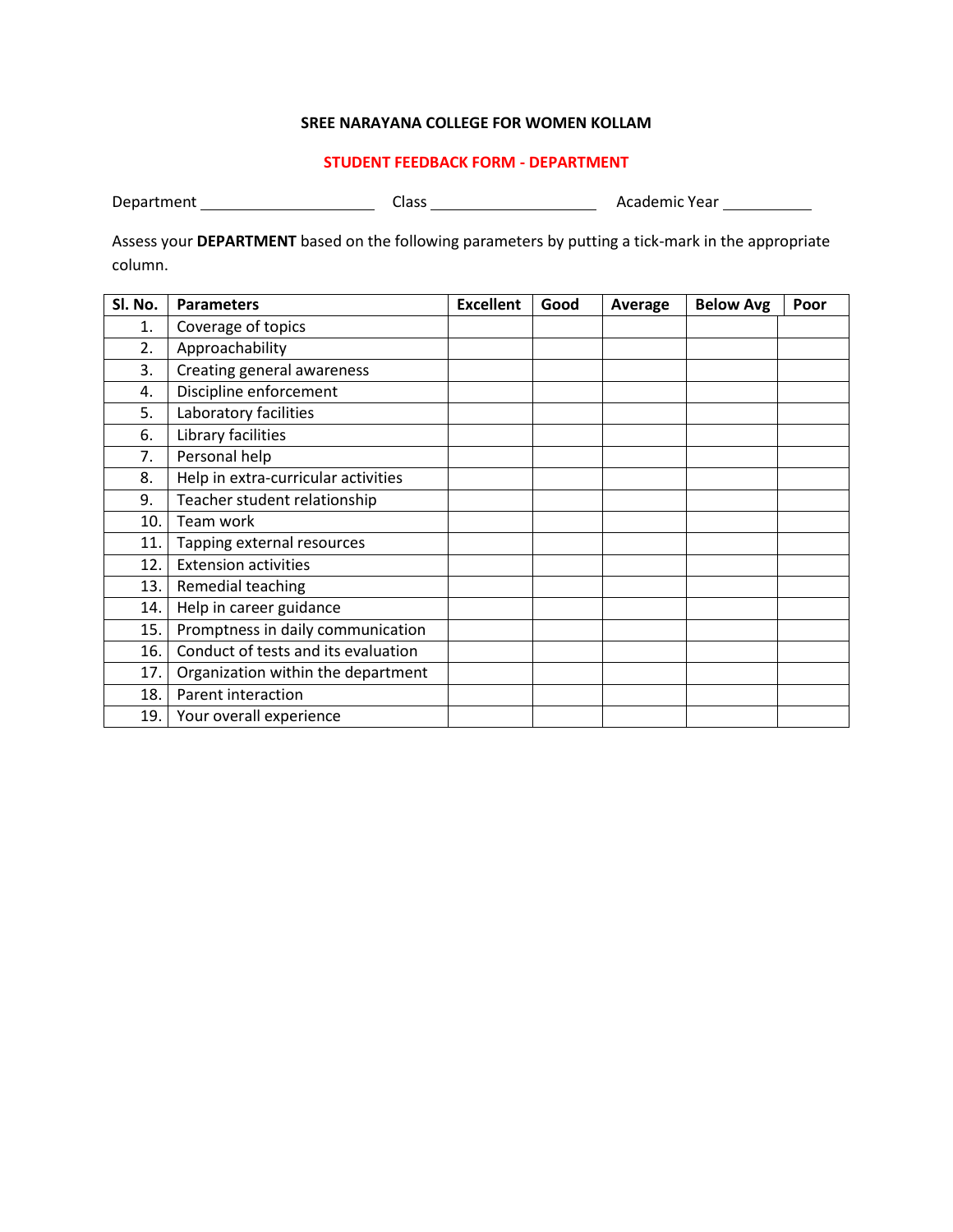#### **STUDENT FEEDBACK FORM - TEACHER**

 $\overline{\phantom{a}}$ 

| Department<br>Academic Year<br>Class |  |
|--------------------------------------|--|
|--------------------------------------|--|

Assess your **TEACHER** based on the following parameters by putting a tick-mark in the appropriate column.

| Sl. No. | <b>Parameters</b>                    | <b>Excellent</b> | Good | Average | <b>Below Avg</b> | Poor |
|---------|--------------------------------------|------------------|------|---------|------------------|------|
| 1.      | Punctuality and regularity           |                  |      |         |                  |      |
| 2.      | Coverage of topics                   |                  |      |         |                  |      |
| 3.      | Sincerity                            |                  |      |         |                  |      |
| 4.      | <b>Communication skills</b>          |                  |      |         |                  |      |
| 5.      | Method of teaching                   |                  |      |         |                  |      |
| 6.      | Encouraging student participation in |                  |      |         |                  |      |
|         | class                                |                  |      |         |                  |      |
| 7.      | Approachability                      |                  |      |         |                  |      |
| 8.      | Discipline enforcement               |                  |      |         |                  |      |
| 9.      | Personal help                        |                  |      |         |                  |      |
| 10.     | Help in extra-curricular activities  |                  |      |         |                  |      |
| 11.     | Nature and character                 |                  |      |         |                  |      |
| 12.     | Teacher-student relationship         |                  |      |         |                  |      |
| 13.     | Remedial teaching                    |                  |      |         |                  |      |
| 14.     | Help in career guidance              |                  |      |         |                  |      |
| 15.     | Conduct of tests and its evaluation  |                  |      |         |                  |      |
| 16.     | Finding alternate arrangements-      |                  |      |         |                  |      |
|         | when not available                   |                  |      |         |                  |      |
| 17.     | Your overall experience              |                  |      |         |                  |      |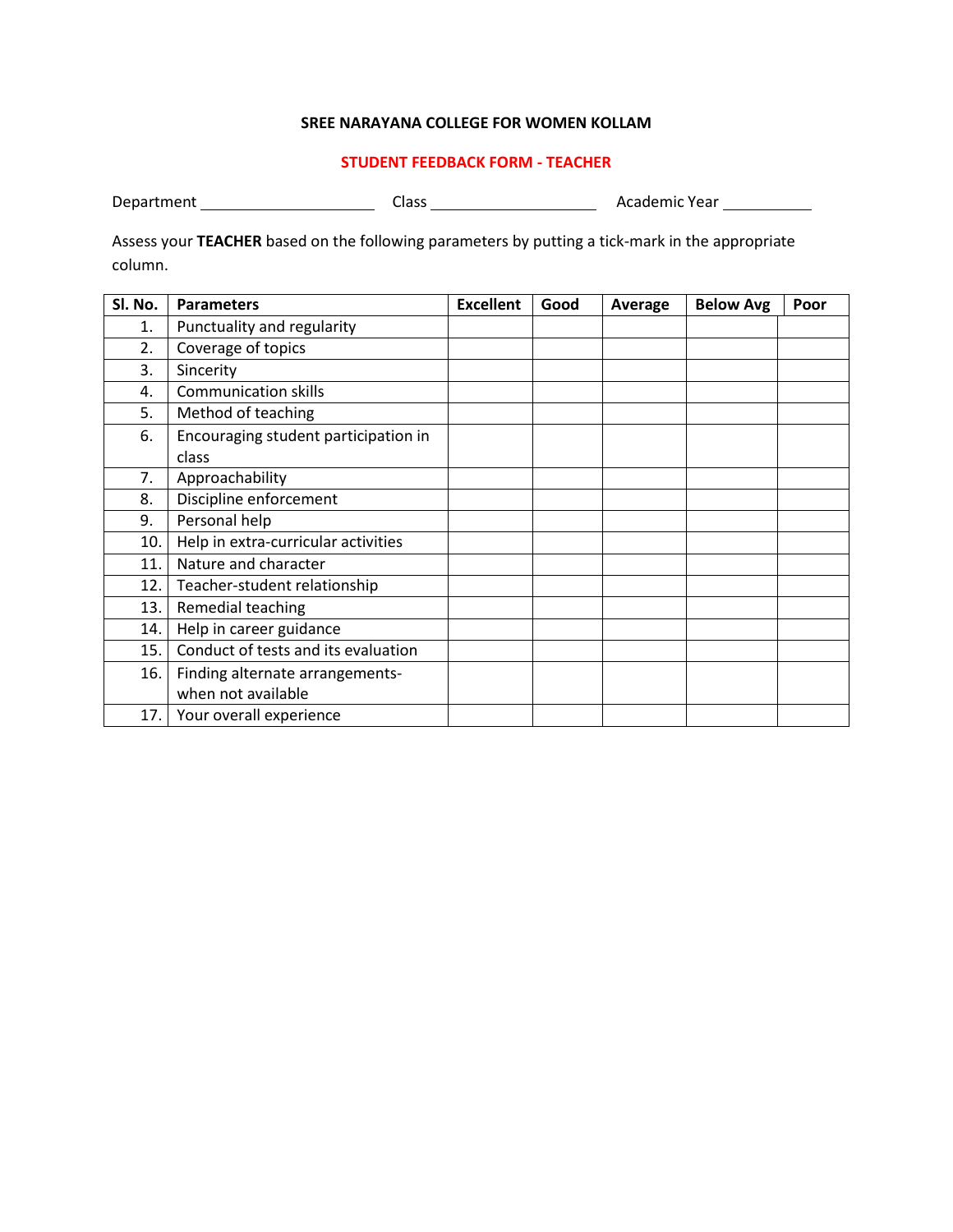### **PARENTS FEEDBACK FORM**

Please fill this form carefully with necessary details based on your own experience and the experience of your child/ward at Sree Narayana College for Women, Kollam. The information you provide is intended to improve the quality of education provided by the college and will be treated as strictly confidential.

Class of Child/Ward Subject/Main

Please rate the following features from 1 to 9:

| SI. No. | <b>Parameters</b>                 | <b>Excellent</b> | Good | Average | <b>Below Avg</b> | Poor |
|---------|-----------------------------------|------------------|------|---------|------------------|------|
| 1.      | Infrastructure and facilities for |                  |      |         |                  |      |
|         | academic work                     |                  |      |         |                  |      |
| 2.      | Teaching and teachers             |                  |      |         |                  |      |
| 3.      | Library                           |                  |      |         |                  |      |
| 4.      | Canteen                           |                  |      |         |                  |      |
| 5.      | Office                            |                  |      |         |                  |      |
| 6.      | Laboratory                        |                  |      |         |                  |      |
| 7.      | General atmosphere of the campus  |                  |      |         |                  |      |
| 8.      | Discipline                        |                  |      |         |                  |      |
| 9.      | Security                          |                  |      |         |                  |      |

• Has your child ever expressed dissatisfaction with any of the facilities for academic activity? YES / NO

If yes, what was the reason?

- Has your child experienced any kind of difficulty with the teachers orteaching? YES / NO If yes, state the problem
- Is she satisfied with the library facility available in thecollege?
- YES /NO
- If no, state the reason